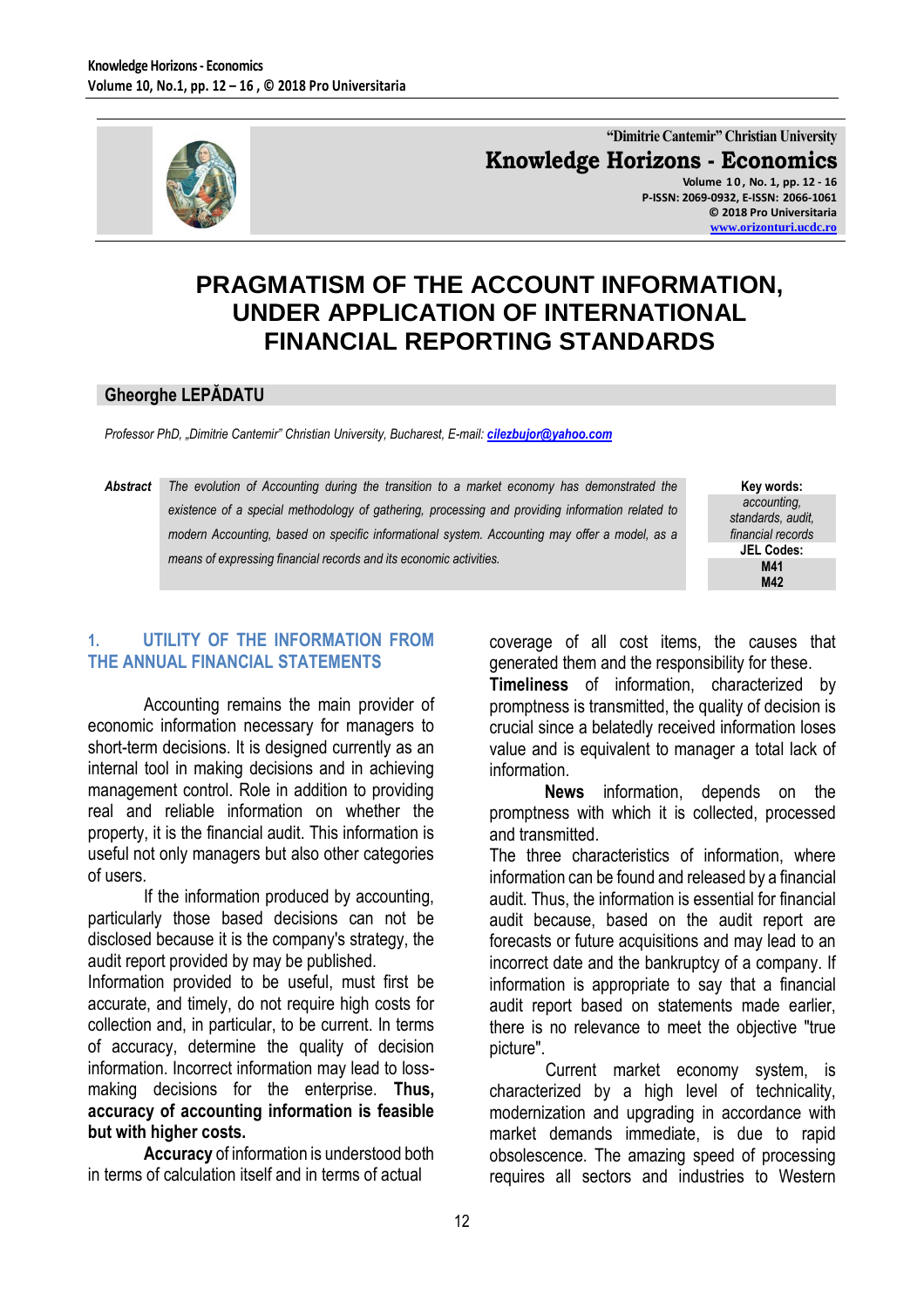standards align to succeed and be profitable in step with social progress.

A rigorous accounting system, will reveal changes that may be made to the accounting database in order to reflect the transition from a centralized economy to a market economy, a process currently under way in Romania. The accounting system is designed to provide third parties the information that he produces are able to meet the needs of their end users.

Current and potential investors need information to help decide on the one hand, whether to buy, keep or sell their shares in an entity asset and, secondly, in relation to that company the ability to pay them dividends. They are useful information for establishing the rate of return possible in the next period, so as to make comparisons in terms of existing opportunities at a time on the market and investment risks.

Managers need information units, which enable them to conduct business in a profitable manner. They require access to additional information that would help in better asset management entity. Tax authorities requires that financial statements are prepared so that the taxable profits of the company can be properly determined.

Tax financial statements are prepared using a system of precise rules provided by laws in force accounting and pilot companies based reasoning system based on professional, by the provisions of the Framework and International Accounting Standards.

Employees have brought attention to accounting, where they are interested in items relating to the size of profits, the distribution thereof, and growth prospects in terms of salaries and establishment of various benefits and personal opportunities available to them.

Providers are concerned about the degree to which the debtor unit will meet its obligations and at the same time, their interest on its future business volume, which can significantly influence the volume and value of orders unobtainable.

Customers are interested in the company's ability to continue their work, they require a range of information, enabling them to estimate the prospects of business partners so that in the event of major changes that might occur, appropriate reactions able , leading to their protection activities.

Lenders are a category of donors, including a significant share of banking units have.

Banks are anxious especially when pre-credit analyst, the capacity for repayment of loans to be granted, the degree of liquidity of the customer and its ability to profit in the period ahead.

Other external users are represented by groups or individuals who were not included in the categories listed, such as, for example, competitors, consumers, etc..

Depending on user requirements, the manager decides in what context will attempt to provide the information required, given that information to be provided are those prescribed by law or regulation, but on the other hand, there may be information sought by users are not included in financial statements and the company can provide. Can there another category of information called "sensitive", which the company does not want to make them public because they can significantly influence the market.

Another factor in choosing the information that is provided, the cost of collecting information, which in some cases, benefits may be more important than communication.

The database has a flexibility that allows all users needs, without double accounting records. To increase business competitiveness, it must rise in "top of the best companies", in which are highlighted national elements of profitability, turnover, which is a prerequisite for future partnerships.

In a market economy based on continually increasing the quality and level of information, "information is power."

The large number and variety of transactions undertaken in a market economy, the vast majority of large companies, shows that these benefits need speed data processing by computer.

## **2. QUALITATIVE TYPES OF DATA DERIVED FROM FINANCIAL STATEMENTS**

Whatever the system chosen, or the computer at hand, he easily makes a reference to primary documents, any underlying transaction (eg invoice number).

Processing system mainly to record economic information, have the capacity to generate evidence of financial audit work necessary part of the financial auditor.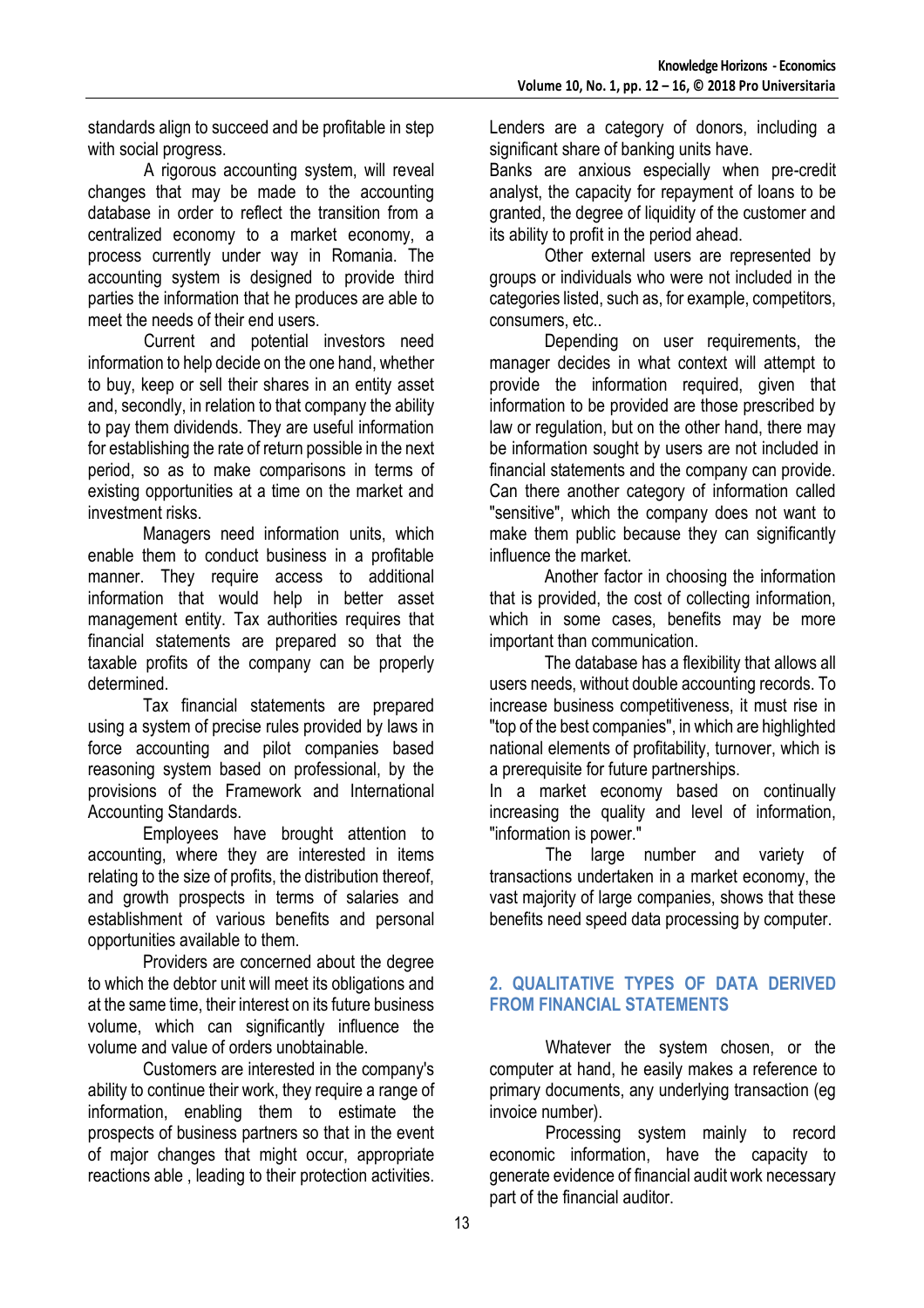We can say that the financial auditor prefers a computerized data collection system, because it is easier to test the accuracy of the database. For example, in accounting for leases, according to International Accounting Standards, it must be net reveals they were registered or leased the assets held under leases, which would be very difficult if use of manual records, especially from a company whose main line of business leases.

Thus, auditors, the position of independence and impartiality that lies have a significant role in ensuring the quality of financial statements information released, bringing it greater credibility. From this perspective, the financial audit is designed to equally protect all users of accounting information.

Although financial audit does not provide an absolute guarantee, remains the most likely risk management information and thus to obtain high quality information, useful for different users decisions.

Financial Auditor role is to increase user confidence that the accounting information was obtained, processed and analyzed in accordance with international accounting standards and auditing and financial statements present all (or reserves) reflects the economic reality on financial audit.

#### **3. SPECIFICITIES, IN TERMS OF QUALITY OF FINANCIAL STATEMENTS CONDUCTED IN ACCORDANCE WITH THE INTERNATIONAL ACCOUNTING STANDARDS**

Under the general framework of the International Accounting Standards Committee, information is significant because their omission or erroneous declaration may influence the economic decisions of users, decisions on financial **statements** 

Qualitative characteristics are characteristics that determine the usefulness of data derived from financial statements and are classified into four categories: understandability, relevance, reliability and comparability.

**Intelligibility** of information provided, is an essential quality for users, because it involves the ease with which can be understood and applied these data, but assuming that beneficiaries have sufficient knowledge of financial, accounting or even economically.

**Relevance** of information, is that influence economic decisions of users, helping them to assess events, confirming or correcting their past evaluations. Under the new rules, an auditor formulates an opinion on whether financial statements prepared by the company really reflects a true and fair view, carefully choosing the level of materiality.

Within each of its mission, financial auditor shall ensure that all issues may be important and may affect the audit opinion were fully taken into account. Thus, the audit procedures used are designed to provide reasonable assurance of detecting all important aspects of the problem.

Relevant information is influenced by nature and materiality. Materiality is largely subjective, but his determination, the financial auditor's reasoning makes use of his professional

Auditor is concerned to properly quantify the materiality level for two reasons:

- To decide on the level of materiality used during the procedure for collecting audit evidence. Audit scope and purpose of the tests are mainly related to materiality;
- To decide on the "materiality level of opinion";
- Materiality is an expression of meaning or relative importance of an issue in the context of financial statements. An issue or value is considered significant if its omission would affect obviously, decisions of users of financial statements.

**Credibility** is the quality of information we ensure that it does not contain significant errors, is neutral and trustworthy. Credibility of information based on the following defining characteristics: fair representation - information to be reliable, economic transactions and events reflect exactly;

- Prevalence of economics on the judiciary the vast majority of transactions counting process reflects the economic substance of transactions, not just their legal form. To take into account the prevalence of a transaction, look at all aspects and implications, with emphasis on those which may have a commercial effect in practice,
- Neutrality the information contained in financial statements to be credible and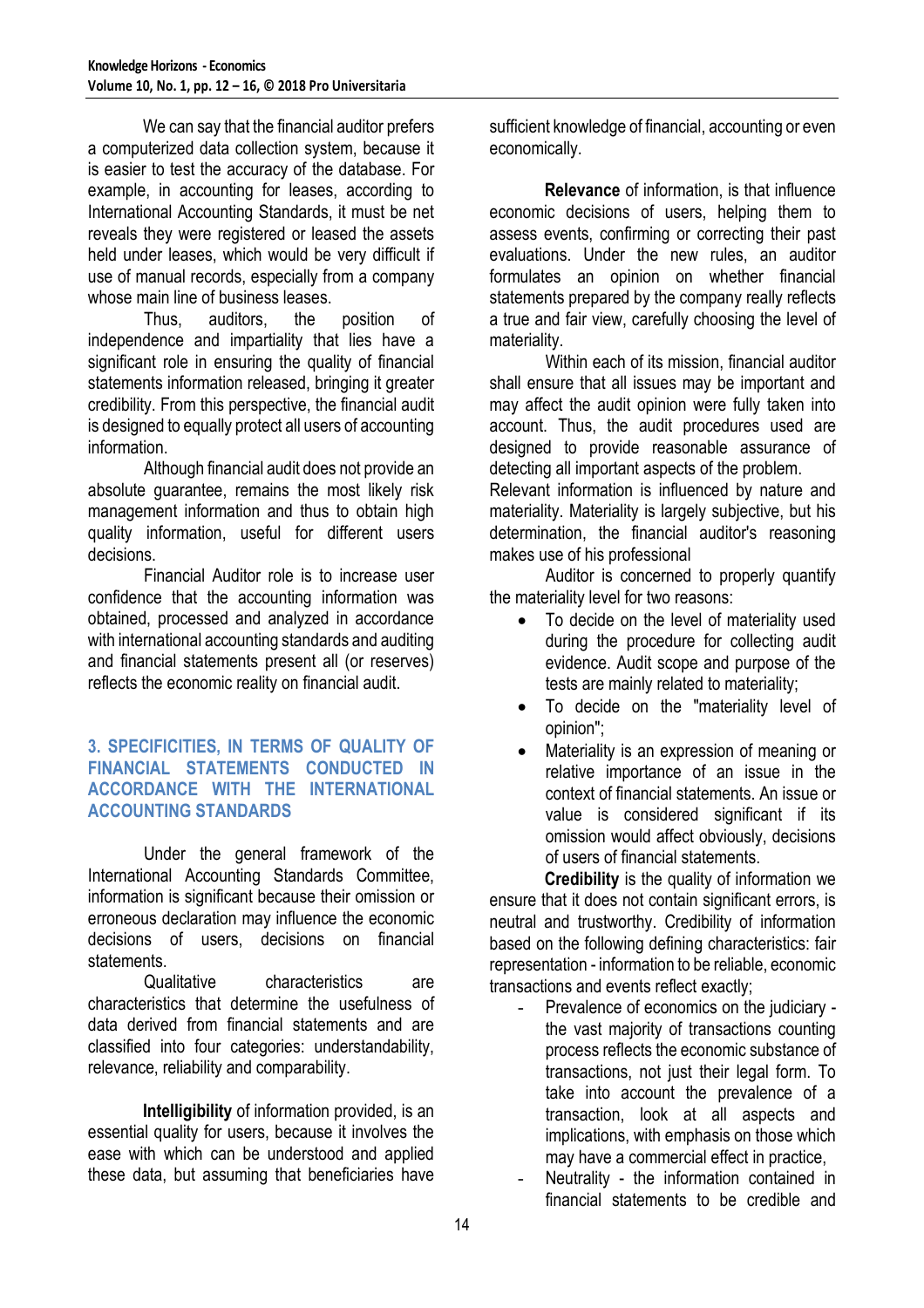timely in making correct decisions, it is necessary that it should not be influenced by anything

- Prudence professionals who prepare financial statements have various uncertainties in the presentation of economic issues, but are always careful in using professional judgments so that their estimates are not contrary to the principle of prudence. Allows accounting records to assets of real value, or as close to reality through prudent valuation of assets and liabilities
- Completeness not to be invalid, the information required to be complete, without omitting significant issues, within reasonable limits of materiality chosen correctly.

**Comparability** - The financial statements presented are compared in time and space, so users could make a relevant opinion on the financial position of the enterprise market and its expected performance. Therefore, disclosure of the accounting records, indicators and accounting policies, and consistency is achieved in case of changing some of the techniques used, they will be presented in such a way that it can pair with the techniques used in previous periods .

#### **4. ACCOUNTING FRAMEWORK IN ACCORDANCE WITH INTERNATIONAL ACCOUNTING STANDARDS WHICH DEFINE THE LIMITS OF ACCOUNTING INFORMATION IS RELEVANT AND RELIABLE BY:**

- Opportunity - refers to the timely submission of economic data, because a delay in reporting can lead to loss of information relevant effects;

- Cost-benefit - is a limit as coercive rather than qualitative, this ratio is optimal when we refer to relevant information. If information is to obtain a price higher than the benefit of its use when it has no capacity to be relevant;

- Balance between qualitative characteristics - the specialty practice can not be rigorously quantify this balance is a problem because professional reasoning, resulting in financial statements, which

belongs to both producers and users of information. Reflects the information in the financial statements, is a concept of British origin, took over and defined by EU Directives. In the Romanian accounting, this new concept was introduced by the Accounting Act, under which, the official document of the management of economic units is the "balance sheet, which gives an accurate picture, clear and complete assets, financial position and performance".

## **5. CONCLUSION**

In conclusion we can say that Romania's current accounting rules require financial statements to be made so that they reflect a true and fair view of heritage. This is possible if professional accountants and management unit uses professional reasoning. An important part of professional reasoning is related to the accurate determination of materiality for the purposes detailed presentation of financial statements (either primary or statements in the explanatory notes annexed to the balance sheet) of significant items. This is very important and is given special attention since, including detailed accounts of insignificant items could create confusion in their interpretation or analysis would hinder them. It is widely agreed that the use of judgment, not carried out with a universally valid model whose application to provide a financial audit with guaranteed positive results.

Such a goal is achieved through the rigorous pursuit through a deep understanding of the economic environment, social and institutional entities audited by resorting to specific professional standards and adherence to a code of professional ethics.

Financial auditor is a difficult approach even with meeting all these elements.

In conclusion, we believe that the opinion made by an auditor improves the quality of the information contained in financial statements and is the most efficient manner in which it appears that financial statements do not present significant deviations, thus meeting the interests of both parties.